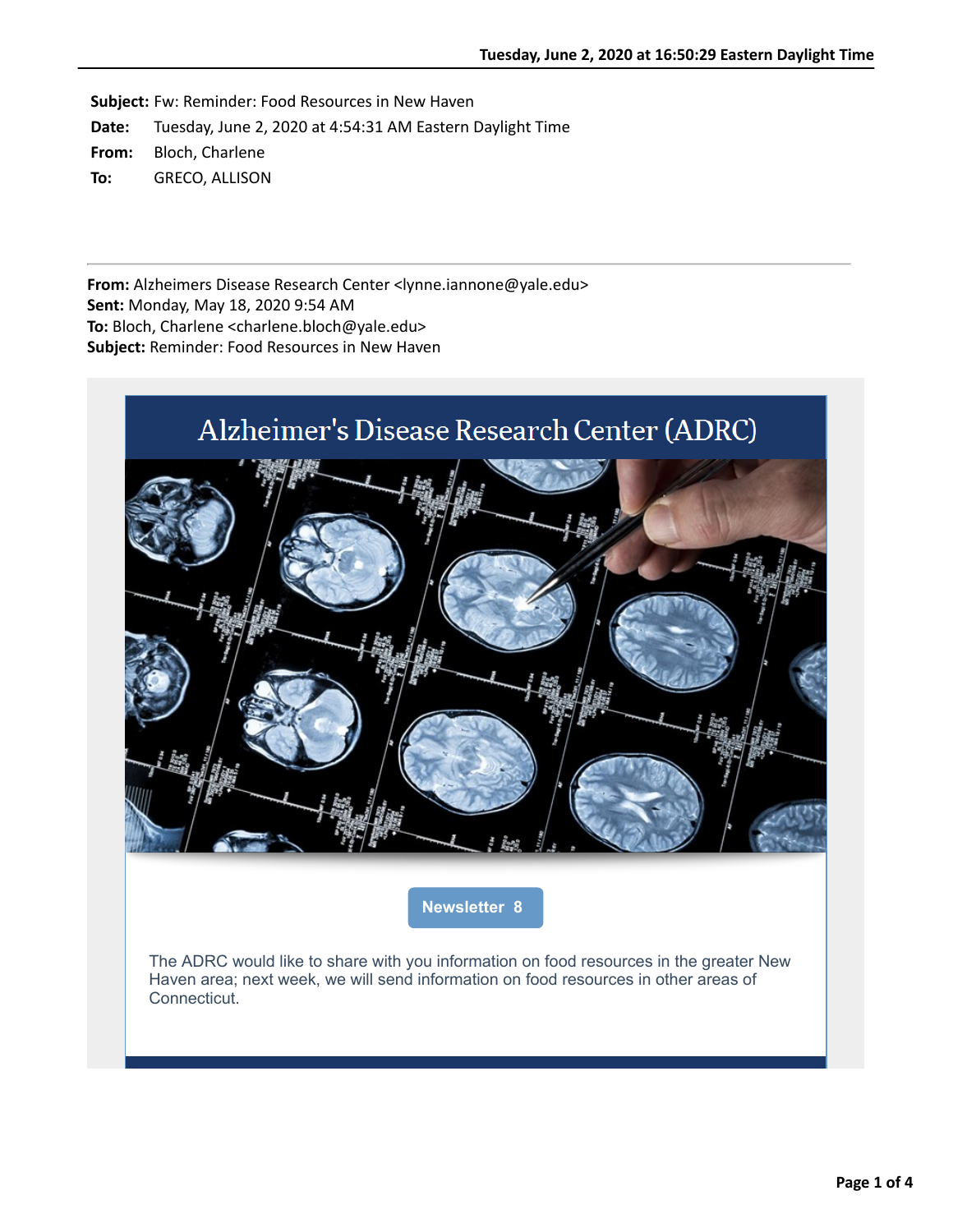#### **There are several resources listed below that provide access to food in New Haven**

## **Coordinated Food Assistance Network (CFAN)**

**CFAN** has established a COVID-19 emergency food delivery program for homebound citizens. CFAN represents food assistance programs (pantries and soup kitchens) and community partners from the New Haven area. To sign up or to get more information, please call or text the Pantry to Pantry (P2P) hotline number at (888) 910-2960. Click this link for more information about [Coordinated Food Assistance Network \(CFAN\)](https://nam05.safelinks.protection.outlook.com/?url=http%3A%2F%2Fr20.rs6.net%2Ftn.jsp%3Ff%3D001YofW2Yda-aFFyfcNlBOFwV_38mbf-zPMTbH0vZzcsCgyIRlWg9ijMYEo0v1QTFIwxcijykaCdS7tbv1aEdnJZcQDvYxyaozji_bDtU_jQWD5rx1EIOfjFgs4zv-wdwykF5rGD61RkOwZYDl3zjK6aA%3D%3D%26c%3DxKDL0glZvhDHdS0Sq3YveGcN7Mh0SKW0cs1xjkH6Y7-NSQOE9pEbCw%3D%3D%26ch%3DA76ZT0FCLQQeJYQaklb6SPdsscDmUBq8D2ZHgQMtApN6J2UEhSDazA%3D%3D&data=02%7C01%7Callison.greco%40yale.edu%7Caa322dc8ebc04dc6442b08d806d290df%7Cdd8cbebb21394df8b4114e3e87abeb5c%7C0%7C0%7C637266848727586491&sdata=lZO031hSHnmFdGT34Lzgh3jlerNdKQush2ivUdp4920%3D&reserved=0)

**Seniors** who are New Haven residents can receive food pantry and meal deliveries through the City of New Haven Elderly Services Department. Call (203) 946-8550 for further information.

#### **Food Resources & Interactive Map**

CFAN and the City of New Haven compiled and launched a comprehensive list of free food resources. The resources are listed in English and Spanish. No proof of income or residency status is required to access food. The list includes information on meal programs for seniors and other benefits. **Site:** [https://bit.ly/nhvfood](https://nam05.safelinks.protection.outlook.com/?url=http%3A%2F%2Fr20.rs6.net%2Ftn.jsp%3Ff%3D001YofW2Yda-aFFyfcNlBOFwV_38mbf-zPMTbH0vZzcsCgyIRlWg9ijMYEo0v1QTFIwboS8qC_6m_zd9q9lmc0mny268otrIiR7c2m9Clr-jZrdgfoyr8hkpwr4EbaG4q4sgzyr_lD9KZU%3D%26c%3DxKDL0glZvhDHdS0Sq3YveGcN7Mh0SKW0cs1xjkH6Y7-NSQOE9pEbCw%3D%3D%26ch%3DA76ZT0FCLQQeJYQaklb6SPdsscDmUBq8D2ZHgQMtApN6J2UEhSDazA%3D%3D&data=02%7C01%7Callison.greco%40yale.edu%7Caa322dc8ebc04dc6442b08d806d290df%7Cdd8cbebb21394df8b4114e3e87abeb5c%7C0%7C0%7C637266848727586491&sdata=bpx06Zmaerc%2BjlZjVrS6zfGIGOSQF618BwowDoDCaAE%3D&reserved=0)

Locate the nearest food distribution site using the interactive map: **Map:** [https://bit.ly/nhvfoodcovidmap](https://nam05.safelinks.protection.outlook.com/?url=http%3A%2F%2Fr20.rs6.net%2Ftn.jsp%3Ff%3D001YofW2Yda-aFFyfcNlBOFwV_38mbf-zPMTbH0vZzcsCgyIRlWg9ijMYEo0v1QTFIwPuhC9JGM2KCSz5-lewMTlAYK-NW1JH4jLWMqx8BfUdtgevjhEvg7G7K6-LaMRl9G7TX_GIT08Tdzd5CRoQ4eAOVGO8QIGqPI781V4GaUMSWOUxDseBKcI3bBVYcNqbtdLEm_8aRpHkXNd_7byxDlB2MBoQ9cB3iW3piN8fnQ3z62namVfWWGn1d9AHa0j8yujpyf2_QozaNFcFsyM7CcYftMZFt9s6Ry5nnCCu6WbT2QwOai9fLhrEHPeomzff3jsP-jMOvstNwCuWW9pCZ0KATWQ9Yh7uunzUZG59rxcVdwio61KGqDrosLKHuTXVxxW9UUD7AHnbm7__nd8OknF49W5Jz8idh3-oJNQ8JOmGfX7aqn4tvc9lhize77UxY85IbYp8C7IQcLIyrYGiL9GxFVWbhRV0qRXl2gBAuL8tx19YQ0K809h1geE9ElIeJ85TzbluAchFdzvrAC07hFOlBsS87BehC59xSwqk0pewF-f46UcganSw%3D%3D%26c%3DxKDL0glZvhDHdS0Sq3YveGcN7Mh0SKW0cs1xjkH6Y7-NSQOE9pEbCw%3D%3D%26ch%3DA76ZT0FCLQQeJYQaklb6SPdsscDmUBq8D2ZHgQMtApN6J2UEhSDazA%3D%3D&data=02%7C01%7Callison.greco%40yale.edu%7Caa322dc8ebc04dc6442b08d806d290df%7Cdd8cbebb21394df8b4114e3e87abeb5c%7C0%7C0%7C637266848727596492&sdata=nyZyVx3rsKoR1deb4ANmYLEM9YNQBnUZmrigOyAKMKM%3D&reserved=0)

## **CTCORE**

If you are, or someone you know is, not comfortable or familiar with engaging through any of the resources listed, there are several grassroots-led aid efforts [happening in New Haven. Learn more about](https://nam05.safelinks.protection.outlook.com/?url=http%3A%2F%2Fr20.rs6.net%2Ftn.jsp%3Ff%3D001YofW2Yda-aFFyfcNlBOFwV_38mbf-zPMTbH0vZzcsCgyIRlWg9ijMYEo0v1QTFIwrjq17E9LAC8S2WoUY5Nm5hUH3X72WBfn1E_0dXj07DuvYm7h7cHr9gdS_Tzd4e1_vTKTmMZUa4YMccybkwzE38l4vLuImq7VV7Yux_xufTs%3D%26c%3DxKDL0glZvhDHdS0Sq3YveGcN7Mh0SKW0cs1xjkH6Y7-NSQOE9pEbCw%3D%3D%26ch%3DA76ZT0FCLQQeJYQaklb6SPdsscDmUBq8D2ZHgQMtApN6J2UEhSDazA%3D%3D&data=02%7C01%7Callison.greco%40yale.edu%7Caa322dc8ebc04dc6442b08d806d290df%7Cdd8cbebb21394df8b4114e3e87abeb5c%7C0%7C0%7C637266848727596492&sdata=pfr8meKHJWbYag4ruifNJu5jpE9jBrIaeHhO65ydxys%3D&reserved=0) **CTCORE** at https://www.ctcoreorganizenow.org/mutualaid

# **Recursos Alimenticios en New Haven**

### **A continuación, tenemos varios recursos destinados como puntos de acceso a comida:**

### **Coordinated Food Assistance Network (CFAN)**

CFAN ha establecido un programa de emergencia para COVID-19 destinado a la entrega de comida para ciudadanos confinados en sus casas. CFAN representa programas de asistencia de comida (despensas y comedores de beneficencia) y otros socios de la comunidad de New Haven. Para registrarte o para recibir más información por favor llamar o mandar un texto a la línea directa de Despensa a Despensa (P2P) marcando (888) 910-2960. Haga clic en el enlace siguiente para más información sobre CFAN.

Personas mayores de edad quienes son residentes de la cuidad de New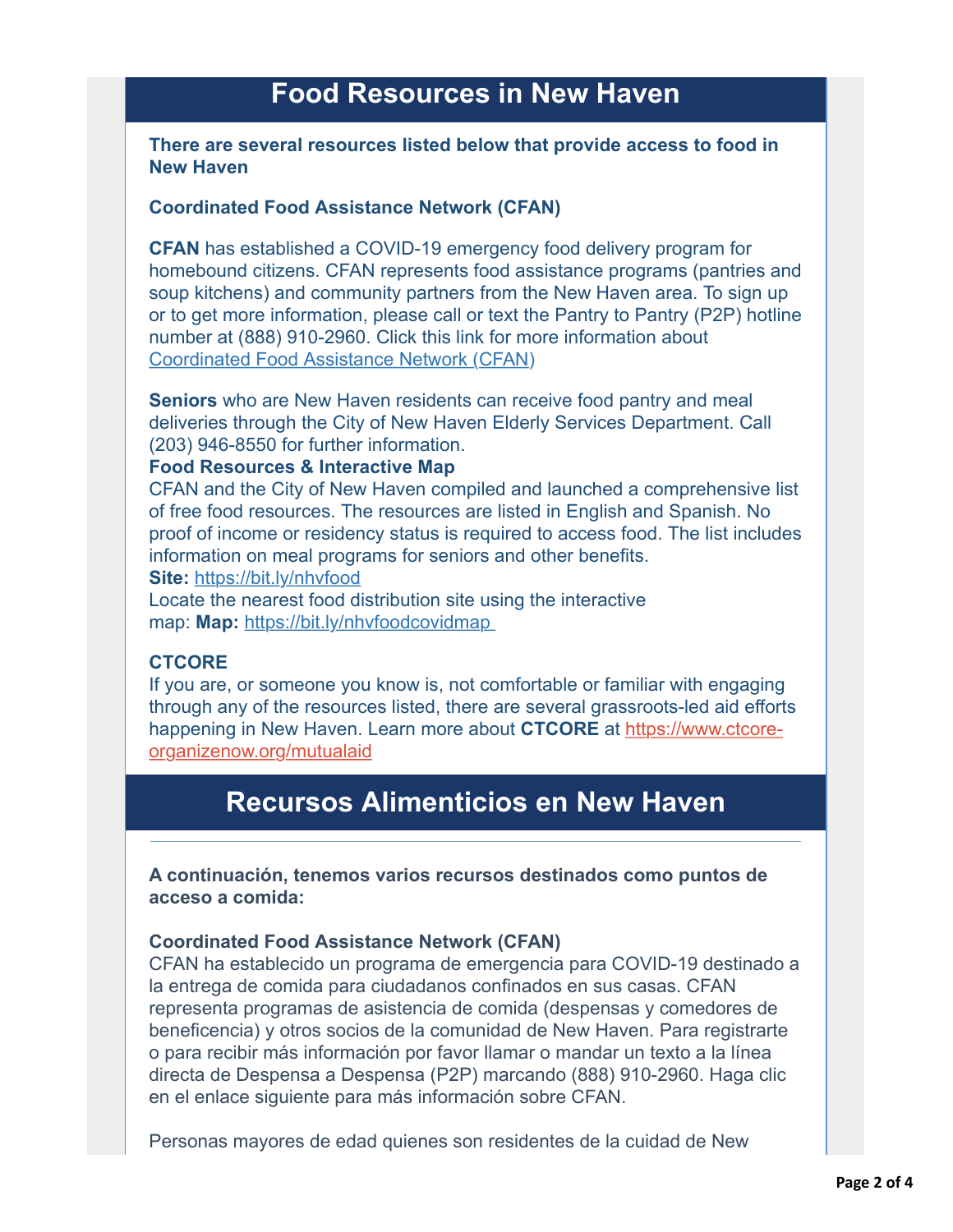Haven pueden recibir entregas de comida a través del Departamento de Servicios para Mayores de Edad de New Haven. Llama al (203) 946-8550 para más información.

#### **Recursos de Comida y Mapa Interactivo**

CFAN y la ciudad de New Haven han recompilado y lanzado una lista de recursos para comida gratis. Los recursos están en inglés y español. No se necesita prueba de ingresos o residencia para tener acceso a estos servicios de comida. La lista incluye información para programas de comida para mayores de edad y otros beneficios.

#### Página Web: [https://bit.ly/nhvfood](applewebdata://AECA59E9-685D-4EA6-953B-82B1AA250758#)

Localiza el punto de distribución de comida más cercano a usted usando este mapa interactivo:

**Mapa**: [https://bit.ly/nhvfoodcovidmap](applewebdata://AECA59E9-685D-4EA6-953B-82B1AA250758#) 

#### **CTCORE**

Si usted, o alguien que conoces, no está cómodo usando los recursos de la lista anterior, hay varios esfuerzos de ayuda local en New Haven. Para [aprender más sobre CTCORE, visite la página web: https://www.ctcore](applewebdata://AECA59E9-685D-4EA6-953B-82B1AA250758#)organizenow.org/mutualaid

Thank for your interest in the Yale ADRC. For more information on our studies or to participate in studies please call or visit our website.

## **203-764-8100**

# **http://medicine.yale.edu/adrc/**



[Website](https://nam05.safelinks.protection.outlook.com/?url=http%3A%2F%2Fr20.rs6.net%2Ftn.jsp%3Ff%3D001YofW2Yda-aFFyfcNlBOFwV_38mbf-zPMTbH0vZzcsCgyIRlWg9ijMUo3OUWd9d-2EGFA4QWlX5ek-fZ-lUfHUxbFgqTQ9extUiIjrWxkzE2wSaC5LDm4KOuK5VompwmGP9Jq_GXsCDdKaKI0MUG2-GohNFqn40mA%26c%3DxKDL0glZvhDHdS0Sq3YveGcN7Mh0SKW0cs1xjkH6Y7-NSQOE9pEbCw%3D%3D%26ch%3DA76ZT0FCLQQeJYQaklb6SPdsscDmUBq8D2ZHgQMtApN6J2UEhSDazA%3D%3D&data=02%7C01%7Callison.greco%40yale.edu%7Caa322dc8ebc04dc6442b08d806d290df%7Cdd8cbebb21394df8b4114e3e87abeb5c%7C0%7C0%7C637266848727606479&sdata=euFF3fet9a95RHCTwuP%2BLGg%2Bjfhz8BRfZ5S7yQ81qaQ%3D&reserved=0)[Cores](https://nam05.safelinks.protection.outlook.com/?url=http%3A%2F%2Fr20.rs6.net%2Ftn.jsp%3Ff%3D001YofW2Yda-aFFyfcNlBOFwV_38mbf-zPMTbH0vZzcsCgyIRlWg9ijMUo3OUWd9d-2gKioZrqzdn6R3JobyncJwMVRGsVHS9j6Fkax-gWOgFNyZYILeJYx1q4QH7ajWnJqYYgy-miQ4AQK5XjjvaM4DUptpkdg5Mk9OHb8fIKqsi0%3D%26c%3DxKDL0glZvhDHdS0Sq3YveGcN7Mh0SKW0cs1xjkH6Y7-NSQOE9pEbCw%3D%3D%26ch%3DA76ZT0FCLQQeJYQaklb6SPdsscDmUBq8D2ZHgQMtApN6J2UEhSDazA%3D%3D&data=02%7C01%7Callison.greco%40yale.edu%7Caa322dc8ebc04dc6442b08d806d290df%7Cdd8cbebb21394df8b4114e3e87abeb5c%7C0%7C0%7C637266848727606479&sdata=yKBM%2F0XKfPVn3J4oHsFcvs5h4DAjMp%2BaP7uLBUHkRoU%3D&reserved=0)[Education](https://nam05.safelinks.protection.outlook.com/?url=http%3A%2F%2Fr20.rs6.net%2Ftn.jsp%3Ff%3D001YofW2Yda-aFFyfcNlBOFwV_38mbf-zPMTbH0vZzcsCgyIRlWg9ijMUo3OUWd9d-2B48J4aDbfo9McwMqnbPF0RyM0CQZYTtcWpuySuNX3W8MJc_AynF9-bwN_heO3_2zR3MvBjRktjZ70XPJIqEnswYyW3n-qORxBP0M1T9jsDIns3kKyACt50eti-LpDLGM%26c%3DxKDL0glZvhDHdS0Sq3YveGcN7Mh0SKW0cs1xjkH6Y7-NSQOE9pEbCw%3D%3D%26ch%3DA76ZT0FCLQQeJYQaklb6SPdsscDmUBq8D2ZHgQMtApN6J2UEhSDazA%3D%3D&data=02%7C01%7Callison.greco%40yale.edu%7Caa322dc8ebc04dc6442b08d806d290df%7Cdd8cbebb21394df8b4114e3e87abeb5c%7C0%7C0%7C637266848727616478&sdata=l0DG5yk5Ycbe01rLmhHxipXwNdE1uvFSXTcT7LvO0UQ%3D&reserved=0)[Faculty](https://nam05.safelinks.protection.outlook.com/?url=http%3A%2F%2Fr20.rs6.net%2Ftn.jsp%3Ff%3D001YofW2Yda-aFFyfcNlBOFwV_38mbf-zPMTbH0vZzcsCgyIRlWg9ijMUo3OUWd9d-2tTYDgWiJNpXaDgh_dxRRor0MpNxqk08pkwZnwgDh_NUGh0qR9aO4RYU0M4cu6aMmtp1ucTLuc1FbqL5-QN1iA1IQomGzaRTWSgqB-1j1fII%3D%26c%3DxKDL0glZvhDHdS0Sq3YveGcN7Mh0SKW0cs1xjkH6Y7-NSQOE9pEbCw%3D%3D%26ch%3DA76ZT0FCLQQeJYQaklb6SPdsscDmUBq8D2ZHgQMtApN6J2UEhSDazA%3D%3D&data=02%7C01%7Callison.greco%40yale.edu%7Caa322dc8ebc04dc6442b08d806d290df%7Cdd8cbebb21394df8b4114e3e87abeb5c%7C0%7C0%7C637266848727626467&sdata=%2FqtQrR28PHUbn5aN3klRQrmhRTO09TYg7%2FCyUiDPAr4%3D&reserved=0)[Publications](https://nam05.safelinks.protection.outlook.com/?url=http%3A%2F%2Fr20.rs6.net%2Ftn.jsp%3Ff%3D001YofW2Yda-aFFyfcNlBOFwV_38mbf-zPMTbH0vZzcsCgyIRlWg9ijMUo3OUWd9d-2-dpw4wXpYycAVkLwAueqFqnWBWS91hP4Hk7CKRnm_nxBcMnXkxZCUq1rrACkTscU4xexG6InFjlCx_2Di19pl6oMUf_56zE2Oo47hdb0AJmjaUPKqL_kwg%3D%3D%26c%3DxKDL0glZvhDHdS0Sq3YveGcN7Mh0SKW0cs1xjkH6Y7-NSQOE9pEbCw%3D%3D%26ch%3DA76ZT0FCLQQeJYQaklb6SPdsscDmUBq8D2ZHgQMtApN6J2UEhSDazA%3D%3D&data=02%7C01%7Callison.greco%40yale.edu%7Caa322dc8ebc04dc6442b08d806d290df%7Cdd8cbebb21394df8b4114e3e87abeb5c%7C0%7C0%7C637266848727626467&sdata=kT30lARUxpt7TOO1bB1n6tb1tmhEtgtiqrjlErKhPcw%3D&reserved=0)[Events & Seminars](https://nam05.safelinks.protection.outlook.com/?url=http%3A%2F%2Fr20.rs6.net%2Ftn.jsp%3Ff%3D001YofW2Yda-aFFyfcNlBOFwV_38mbf-zPMTbH0vZzcsCgyIRlWg9ijMUo3OUWd9d-2xCrE_5jud91ygVss2zD4dQvvYXxF9_-kr4zOpVCryEy5RO7VyZlAWCtsosUAipvRFO6as1ID2Uq_qUMcuYQtAMLImqYPzOLxIckOKn9TjpQ%3D%26c%3DxKDL0glZvhDHdS0Sq3YveGcN7Mh0SKW0cs1xjkH6Y7-NSQOE9pEbCw%3D%3D%26ch%3DA76ZT0FCLQQeJYQaklb6SPdsscDmUBq8D2ZHgQMtApN6J2UEhSDazA%3D%3D&data=02%7C01%7Callison.greco%40yale.edu%7Caa322dc8ebc04dc6442b08d806d290df%7Cdd8cbebb21394df8b4114e3e87abeb5c%7C0%7C0%7C637266848727636467&sdata=EacZAALNcKsAxUOatUMlPCwQCesz1mbbUZ0AH%2Be50rI%3D&reserved=0)